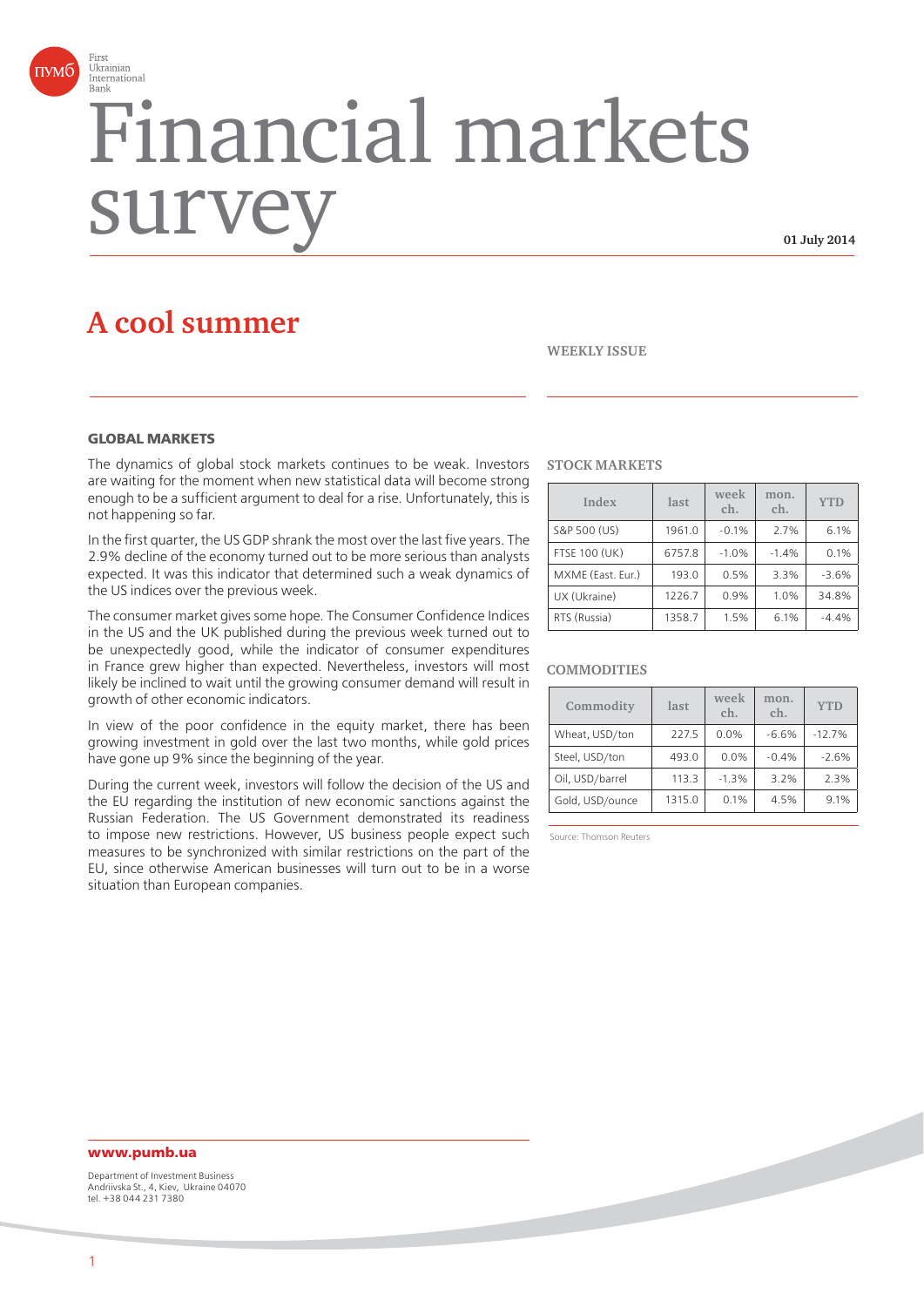

# **MACROECONOMICS**

According to information of the State Statistics Service, the rate of unemployment (in accordance with the International Labor Organization methodology) was 8.8% in the first quarter of 2014, which is 0.8 percentage points above the indicator registered in the first quarter of 2013. Evidently, growth of unemployment is connected with the prolonged recession of the Ukrainian economy.

In Q1'2014, the rate of unemployment in rural areas was 9.9% and in urban areas – 8.4%. The rate of unemployment among male population reached 10.9%, which is 1.6 pp above the figure registered in the first quarter of 2013. At the same time, the rate of unemployment among women in Q1'2014 turned out to be below the indicator registered in Q1'2013: 6.6% against 6.7%.

The average unemployment rate totaled 7.2% in 2013. We expect the average annual rate of unemployment to land at 8.0% in 2014.

# **BOND MARKET**

Last week, the Ministry of Finance managed to raise UAH 55.2 million to the State Budget of Ukraine by way of selling internal government bonds at a tender held on 24 June. This time, sales volumes constituted only a little above one-third of what was raised at a tender a week before. The Ministry of Finance sold internal government bonds maturing in two years with an earning rate of 16.95% to three participants in the tender.

Apparently, the sums raised at such tenders for placing internal government bonds are close to the sums needed to cover the current budget expenditures. In the current political and economic environment, market participants regard internal government bonds denominated in hryvnia as high-risk instruments and refrain from buying them. Most likely, the Ministry of Finance is getting state-owned banks involved in purchasing internal government bonds.

Our specialists expect that the current situation on the primary bond market will continue at least till the end of summer.

During the current week, the Ministry of Finance plans to hold a tender on 1 July. The Ministry of Finance will offer five types of internal government bonds denominated in the national currency. In particular, participants in the tender will have a chance to purchase bonds maturing in 14 and 91 days.

## **EQUITY MARKET**

Over the previous week, the Ukrainian stock market remained flat. In the course of the previous trading week, the Ukrainian Exchange (UX) Index inched up 0.9% and closed at 1,226.69 points. If one is to judge by the highest standards, the UX Index has stayed in a side trend for about a month by now. In terms of the current extremely difficult political situation, support for a side trend on the stock market is rather a positive trend.

During the current week, investors will follow the reaction of the Russian Federation's Government to the decision of Ukrainian President Petro Poroshenko to discontinue the armistice in the area where the anti-terrorist operation is carried out and to resume active hostilities. Another important factor will be the decision of the US and the EU regarding the institution of new economic sanctions against Russia.

# **UNEMPLOYMENT RATE**



Source: the State Statistics Service

# **THE RESULTS OF PLACING INTERNAL GOVERNMENT BONDS**

| Date of<br>place-<br>ment | Type of<br>bonds | Weight,<br>av, rate | Submit,<br>satisfied<br><b>bids</b> | Funds<br>raised,<br><b>UAH</b><br>mln |
|---------------------------|------------------|---------------------|-------------------------------------|---------------------------------------|
| 24 June                   | 721 days         | 16.95%              | 3/3                                 | 55.2                                  |

Source: the Ministry of Finance of Ukraine



Source: Thomson Reuters

# **Ukraine**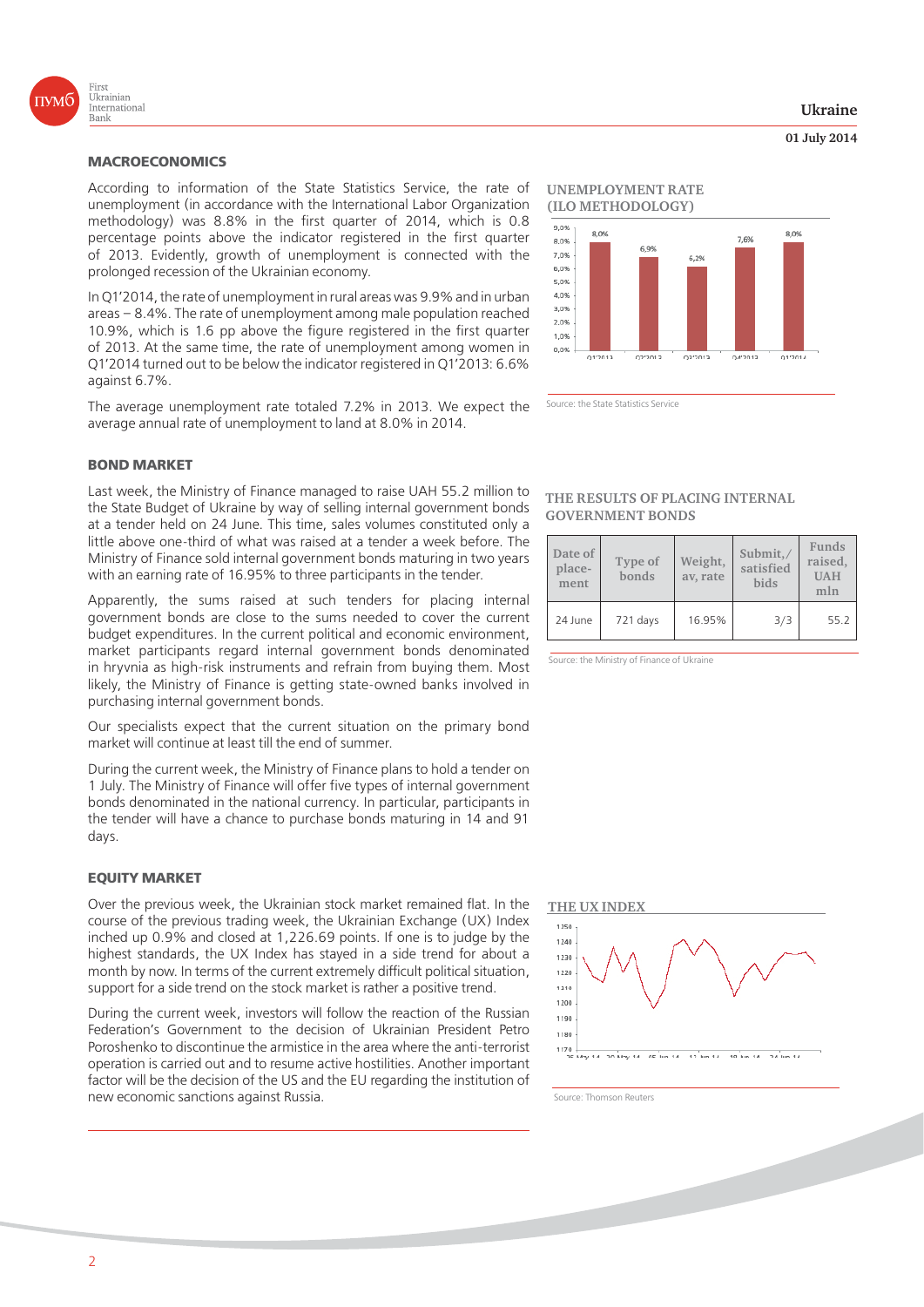

# **FOREIGN EXCHANGE MARKET**

In the course of the previous week, trading on the foreign exchange market ranged within the limits of UAH 11.91-11.97/USD over Monday-Tuesday, UAH 11.90-11.93/USD on Wednesday, UAH 11.87-11.92/USD on Thursday, and UAH 11.80-11.87/USD on Friday. During the previous week, there was little activity registered on the market. The National Bank of Ukraine did not carry out any interventions during the previous week.

The maximum foreign exchange sales volumes were registered on Thursday, 26 June: above USD 0.4 billion (all currencies), including sales of the American currency alone for the total of more than

# **INTERBANK LENDING MARKET**

Last week, the balance on correspondent accounts went down and stayed below UAH 28 billion for the most part of the previous week. Notwithstanding this decline, there was no serious growth of rates for interbank loans. Only on Friday, 27 June, the upper limit for the cost of overnight loans jumped to 3%, which is likely connected with the change of the month. For the most part of the previous week, the cost of overnight loans did not exceed 1%. Same as a week before, weekly resources cost no more than 3%.

# **Ukraine**

## **01 July 2014**

**WEIGHTED AVERAGE EXCHANGE RATE (UAH/USD)**



Source: NBU